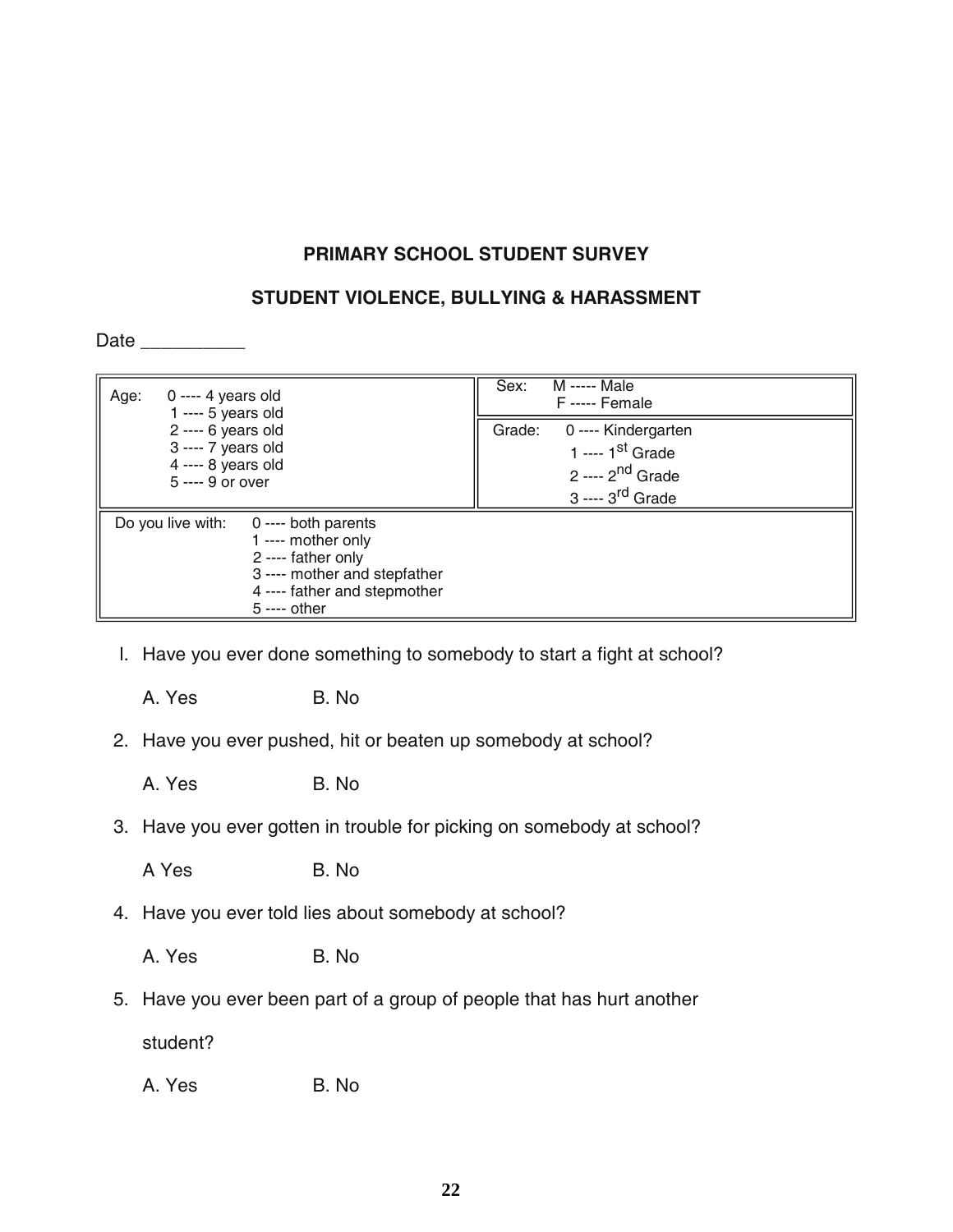6.Have you ever stolen another student's stuff?

|     | A. Yes                                                                       | B. No                                                                    |  |  |
|-----|------------------------------------------------------------------------------|--------------------------------------------------------------------------|--|--|
|     |                                                                              |                                                                          |  |  |
|     | 7. Have you ever destroyed another student's stuff?                          |                                                                          |  |  |
|     | A. Yes                                                                       | B. No                                                                    |  |  |
|     | 8. Have you ever stolen something that belonged to the school or a teacher?  |                                                                          |  |  |
|     | A. Yes                                                                       | B. No                                                                    |  |  |
|     | 9. Have you ever destroyed something that belonged to the school or a        |                                                                          |  |  |
|     | teacher?                                                                     |                                                                          |  |  |
|     | A. Yes                                                                       | B. No                                                                    |  |  |
|     | 10. Have you ever been bullied or badly teased by another student at school? |                                                                          |  |  |
|     | A. Yes                                                                       | B. No                                                                    |  |  |
|     | 11. Have you ever stayed home from school because of being afraid of being   |                                                                          |  |  |
|     | hurt or bullied by other students?                                           |                                                                          |  |  |
|     | A. Yes                                                                       | B. No                                                                    |  |  |
|     | 12. Do you think students bully other students a lot at our school?          |                                                                          |  |  |
|     | A. Yes                                                                       | B. No                                                                    |  |  |
|     | 13. Do adults in our school try to protect students from bullying?           |                                                                          |  |  |
|     | A. Yes                                                                       | B. No                                                                    |  |  |
|     | 14. Has an adult at our school ever bullied you?                             |                                                                          |  |  |
|     | A. Yes                                                                       | B. No                                                                    |  |  |
| 15. |                                                                              | Do you believe you can count on adults in our school to protect you from |  |  |
|     | Being hurt or bullied by other students?                                     |                                                                          |  |  |
|     | A. Yes                                                                       | B. No                                                                    |  |  |